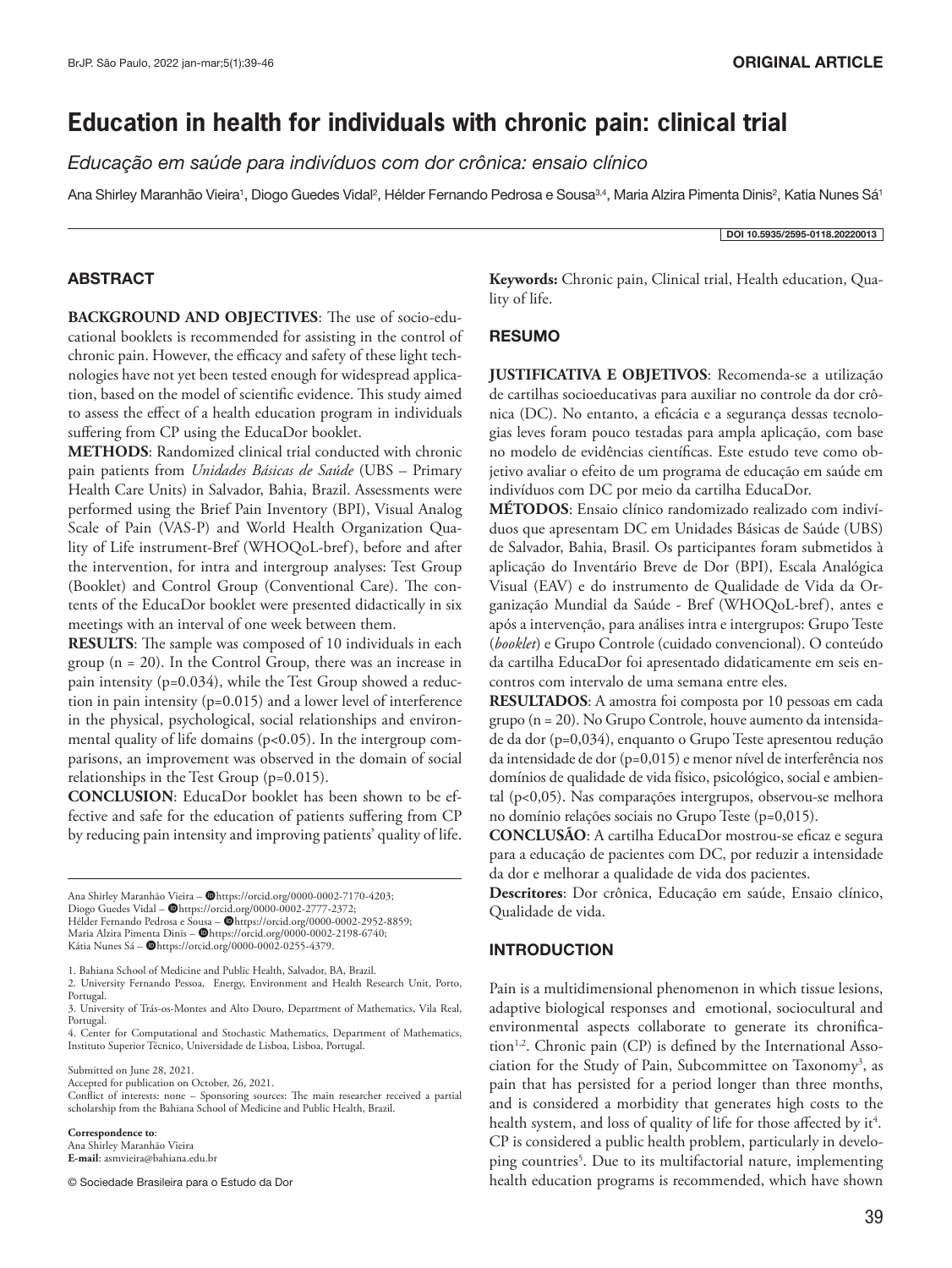effects superior to those of other types of interventions, such as the isolated use of pharmacological treatments<sup>6,7</sup>.

The use of booklets is common in the health education process, as they provide complementary information, favoring patients' autonomy and can be consulted several times, in addition to being easily replicated for work with communities<sup>8</sup>. By means of booklets, persons who suffer from CP, professionals and family members may acquire knowledge about the pain in question, thereby helping to minimize the symptoms and increase the efficacy of treatments. Consequently, the booklets must be self-explanatory and attractive, corresponding to the sociocultural context of the target public<sup>9</sup>. In addition, booklets can facilitate the learning process of undergraduate students in the health area, as well as assist in proposals for ongoing education for professionals working in pain control in a more dynamic way<sup>10</sup>.

In view of the previous considerations, researchers at the Bahiana School of Medicine and Public Health (EBMSP) and at the Federal University of Bahia (UFBA) developed in 2017 a booklet entitled "EducaDor"11. This material was later validated in an ambulatory clinic specialized in pain<sup>12</sup>. However, there is still a gap to be filled, relative to the assessment of its efficacy and safety. In continuation of this process, the aim of this study was to assess the effect of a health education program in individuals suffering from CP using the EducaDor booklet.

One of the strategies for dealing with CP is education. Educating people about what pain is, how is it processed in their bodies, what are its most common causes, risk factors and how to effectively prevent or treat pain can help to reduce its negative repercussions, control symptoms and optimize the use of health services<sup>5,13</sup>. Although the best ways to educate on this topic are not fully known, several studies point to health education as an important pillar for the management of CP14.

What also needs to be considered is that CP influences a person's life not only in its physical aspect, but also affects social relationships. Therefore, one should think about carrying out group health education activities, since it's possible to learn from each other how to deal with chronic problems, such as CP. The group can be considered as an educational space, where the individual actively participates in the therapeutic process, while simultaneously increasing the support network<sup>15</sup>.

To meet this health education process, it's necessary to invest in professional qualification, as health professionals in this area may face difficulties, since their training is mostly based on biomedical knowledge that restricts their focus to biological factors. This can lead the professional to neglect real needs that could be explored by the knowledge offered by health technologies<sup>16</sup>. It is also important to reinforce multidisciplinary work and the creation of a bond between the health team and patients since comprehensive care is needed in CP17.

## METHODS

A randomized clinical trial (RCT) conducted with individuals suffering from CP in a community assigned to the *Unidades Básicas de Saúde* (UBS – Primary Health Care Units) of Pituaçu and Parque de Pituaçu, Sanitary District Boca do Rio, Salvador,

Bahia, Brazil. Inclusion criteria were individuals reporting daily presence of pain throughout a period of at least six months, between the ages of 18 and 60 years, and literate. Exclusion criteria were pregnant women, people with difficulties in understanding the questionnaires, who were unable to attend the health unit for interviews and health education activities and with diseases affecting their quality of life.

To obtain sociodemographic and clinical data, a questionnaire and the following instruments were applied: Brief Pain Inventory (BPI) to assess intensity of pain and its interference in the daily life activities<sup>18</sup>; visual analog scale of pain (VAS-P)<sup>19</sup>; and WHOQoL-bref<sup>20</sup>. Patients were responsible for providing the information.

## **Randomized clinical trial procedures**

The RCT comprises five stages.

*First Stage*: Project presentation aimed at the professionals of the UBS' health teams.

*Second Stage*: People with a suitable profile according to the eligibility criteria were identified by the professionals of the health teams or approached in the waiting rooms of the UBS by the researchers responsible for data collection. After a week, people who agreed to participate in the study were recruited and signed the Free and Informed Consent Term (FICT).

*Third Stage*: The researchers applied the questionnaires with the participants in a UBS office, thus guaranteeing confidentiality and avoiding embarrassment for the interviewees.

*Fourth Stage*: After the interviews, another researcher conducted the sortition of participants to allocate them into two groups: Test Group (TG) and Control Group (CG). The TG received the booklet and participated in six meetings coordinated by the researcher in charge, with a duration of one hour, with weekly periodicity, for six consecutive weeks. At these meetings, the participants had the opportunity to have their doubts cleared up and discuss their problems with their peers, as a collective activity of shared experiences. The meetings were held at the UBS itself. In this group, work was done on the six domains of the EducaDor booklet, using the methodological strategies described in Table 1.

The CG Was not offered any additional intervention other than the usual care provided according to the service protocol. However, upon concluding the study, participants received the Educa-Dor booklet and were invited to participate in the six meetings. *Fifth Stage*: In the week after the conclusion of the educational interventions, the participants were recalled in order to carry out the same procedures of assessment, as it had been performed, who were blinded to the group to which the patients were allocated. The independent variables of the research were the following: gender, age, educational level, time, and location of pain. The intensity of pain, and impact on quality of life were the dependent variables considered.

#### **Sample**

Considering a difference of three points to be detected on VAS-P and a standard deviation of three points for a level of significance of 1%, test power of 80% for a bicaudal hypothesis, the need for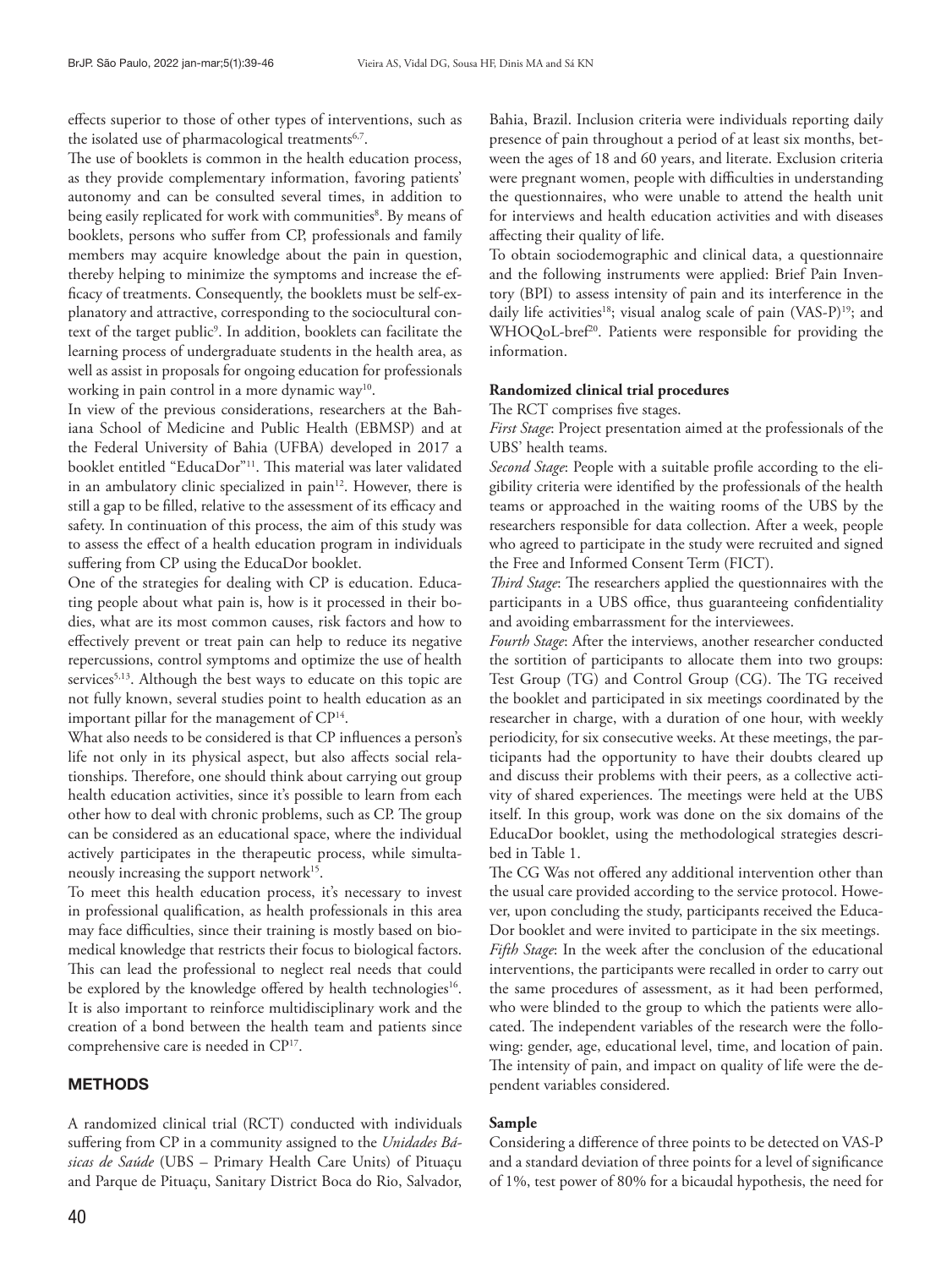|  |  | <b>Table 1.</b> Meetings' domains and methodological strategies used in the randomized clinical trial |
|--|--|-------------------------------------------------------------------------------------------------------|
|  |  |                                                                                                       |

| Domains                                | Methodological strategy                                                                                                                                                                                                                                                                                                                                                                                                                                                                                                                  |
|----------------------------------------|------------------------------------------------------------------------------------------------------------------------------------------------------------------------------------------------------------------------------------------------------------------------------------------------------------------------------------------------------------------------------------------------------------------------------------------------------------------------------------------------------------------------------------------|
| What is<br>pain?                       | To me, whatis pain?<br>All participants individually received paper and a pencil to make adrawing that represented how they perceived the pain or what<br>pain was to them. After this, allparticipants individually, i.e., one by one, showed their poster, and proceeded with their presen-<br>tation: name and their pain perception explanation.<br>What is pain? Based on the presentations, the researcher presented the first domain of the booklet, bringing tags with the main<br>phrases from the booklet.                     |
| Acute pain:<br>useful pain.            | The path of pain<br>The researcher presented the "path of pain" by means of drawings, mediating the discussion and understanding of the concepts.                                                                                                                                                                                                                                                                                                                                                                                        |
| Chronic<br>pain: persis-<br>tent pain. | Differences between acute and chronic pain<br>The researcher divided the group into two parts. One group conceptualized acute pain and the other, chronic pain. To do this,<br>one group received the tagwith the designation ACUTE PAIN and the other group, with the designation CHRONICPAIN. In ad-<br>dition, tags were madeavailable containing the characteristics of acute and chronicpain. One group created a panel with the<br>characteristics of acute pain, and the other, a panel with the characteristics of chronic pain. |
| Living with<br>pain                    | Numbers of pain – you are not alone<br>The researcher presented the results ofresearchers showing the number ofpersons who live with chronic pain. How did the<br>participants live withchronic pain? One by one, the participants reported the consequences brought by chronic pain to the<br>lives of participants.                                                                                                                                                                                                                    |

16 individuals with CP, per group (TG and CG) was identified, totaling a sample size of 32 individuals. To establish the groups, the application random.org, which generates random numbers, was used to allocate the research subjects: even numbers (TG), odd numbers (CG).

Researchers who applied data collection instruments were kept blinded to randomization and were not present at the UBS when health education activities were carried out. The researcher in charge of the randomization and implementation of the educational activities was denominated the ''Coordinating Researcher''.

The study protocol was carried out in compliance with all the recommendations of the Declaration of Helsinki and approved by the Committee on Ethics in Research Involving Human Beings of the Bahiana School of Medicine and Public Health, under Report No. 2.301.438 (CAAE 68160517.9.0000.5544). The research was previously authorized by the Municipal Secretary of Health of Salvador by means of Protocol No. 330/2017. Furthermore, the study was registered in the Brazilian Register of Clinical Trials, reference RBR6FYH2C. The questionnaires and other printed material used have been stored under the responsibility of the researchers.

# **Statistical analysis**

Data collected in the pre- and post-tests in the two study groups were compared by means of the paired analysis for data before and after intervention and the non-paired analysis for comparison between the two groups. Nominal numbers are presented in absolute numbers and proportions and analysed regarding association among variables by the Chi-square test. Numerical data are presented by means of measures of central tendency and dispersion, and associations were verified by means of paired and non-paired Student's *t*-test, or Wilcoxon and Mann-Whitney tests, according to the normality of the data distribution. A confidence interval of 95% was adopted in all situations of statistical inference. Analyses were performed with the statistical package SPSS (Statistical Package for the Social Sciences) version 27.0 (21).

# RESULTS

Considering the inclusion and exclusion criteria, 84 individuals were identified, complaining of daily or almost daily episodes of pain during a period of at least six months. These patients were invited to the first interview with the team of researchers. Of the 84 individuals who participated in the pre-test, 2 were excluded from the study, 1 due to death of the patient. The other person informed the decision of no longer wishing to participate, because the pain was associated with the diagnosis of *biliary lithiasis*, i.e., bile duct stones, solved after surgical intervention. Therefore, 82 subjects remained in the study and 45 were allocated to the TG and 37 to the CG.

Of the 45 subjects allocated to the TG, 12 participated in the meetings held by the Coordinating Researcher, 23 accepted the invitation, but did not appear at the meetings, and it was not possible to contact 10. Of the 12 individuals who participated in the meetings, 2 were excluded from the study: 1 because the person only participated in the first meeting, and 1 was not located for the post-test.

As for the CG, only 10 subjects participated in the two-time intervals, i.e., pre- and post-test application of the questionnaires, because, at the time of the post-test, 1 person was hospitalized, and it was not possible to contact 4 of them. The researchers decided not to contact the other 22, because there were only 10 people who effectively participated in the TG.

The period of collection was from October 2018 to December 2019. Therefore, the data collected were analysed based on the interviews with 10 subjects in the TG and 10 in the CG (Figure 1).

#### **Sociodemographic and clinical characterization**

The sample was composed of 10 individuals in the CG, and 10 in the TG, totaling 20 individuals. The mean age of the participants was 48.1±7.5 years old in the CG and 48.3±7.7 years old in the TG; and the body mass index (BMI) showed a mean of  $29.8\pm4.9\text{kg/m}^2$  and  $29.1\pm3.7\text{kg/m}^2$ , respectively. After analysis of the sociodemographic and clinical characteristics, homogeneity between the groups was observed (Table 2).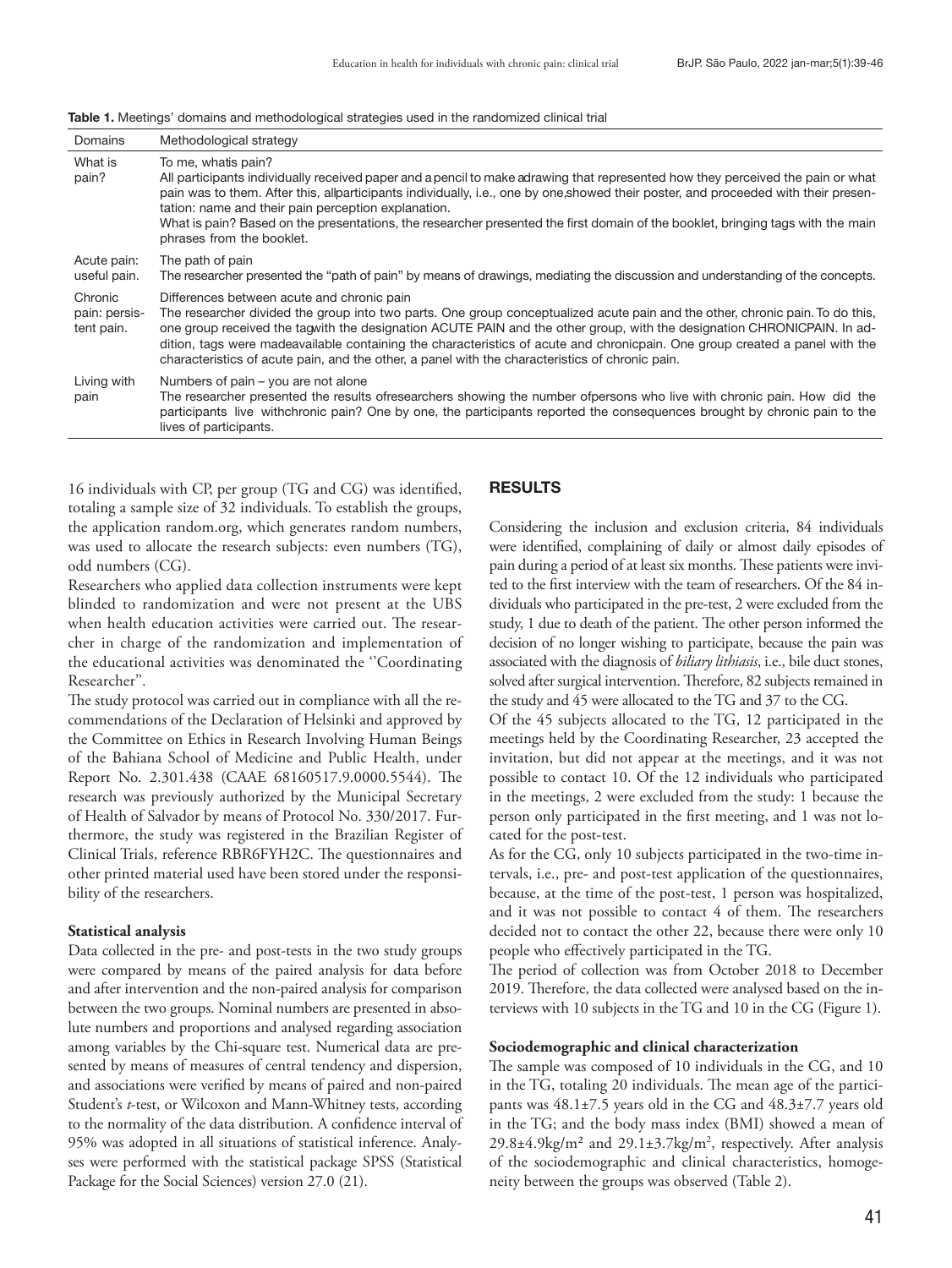

Figure 1. Flow diagram of the study's participants

Table 2. Sociodemographic characterization of the sample from an assigned UBS. Salvador, Bahia, Brazil

| Variables             | Control<br>Group | <b>Test Group</b> | p-value  |
|-----------------------|------------------|-------------------|----------|
|                       | n (%)            | $n (\%)$          |          |
| Gender                |                  |                   |          |
| Male                  | (0.0)            | 2(20.0)           | 0.136    |
| Female                | 10 (100.0)       | 8(80.0)           |          |
| <b>Marital Status</b> |                  |                   |          |
| Single                | 3(30.0)          | 4(40.0)           | 0.565    |
| Married               | 6(60.0)          | 6(60.0)           |          |
| <b>Divorced</b>       | 1(10.0)          | 0(0.0)            |          |
| Race/Skin Color       |                  |                   |          |
| Yellow                | 0(0.0)           | 2(20.0)           | 0.264    |
| Mulatto/or/Dark       | 6(60.0)          | 6(60.0)           |          |
| <b>Black</b>          | 4(40.0)          | 2(20.0)           |          |
| Smoker                |                  |                   |          |
| Yes                   | 1(10.0)          | 0(0.0)            |          |
| No                    | 5(50.0)          | 9(90.0)           | 0.139    |
| Alcohol consumption   |                  |                   |          |
| No                    | 8(80.0)          | 7(70.0)           | 0.659    |
| Drink at weekends     | 2(20.0)          | 2(20.0)           |          |
| Once a month          | 0(0.0)           | 1(10.0)           |          |
|                       |                  |                   | Continue |

| <b>Table 2.</b> Sociodemographic characterization of the sample from an |  |  |
|-------------------------------------------------------------------------|--|--|
| assigned UBS. Salvador, Bahia, Brazil – continuation                    |  |  |

| Variables                                                                      | Control<br>Group                            | <b>Test Group</b> | p-value                      |
|--------------------------------------------------------------------------------|---------------------------------------------|-------------------|------------------------------|
|                                                                                | n (%)                                       | $n (\%)$          |                              |
| I Can Read                                                                     |                                             |                   |                              |
| Yes                                                                            | 10 (100.0)                                  | 10 (100.0)        | Na                           |
| No                                                                             | 0(0.0)                                      | 0(0.0)            |                              |
| I know how to write                                                            |                                             |                   |                              |
| Yes                                                                            | 10 (100.0)                                  | 10 (100.0)        | Na                           |
| No                                                                             | 0(0.0)                                      | 0(0.0)            |                              |
| Years of Education*                                                            |                                             |                   |                              |
| $5 - 9$                                                                        | 4(50.0)                                     | 3(37.5)           | 0.206                        |
| $10 - 15$                                                                      | 3(37.5)                                     | 5(62.5)           |                              |
| >15                                                                            | 1(12.5)                                     | 0(0.0)            |                              |
| Currently working                                                              |                                             |                   |                              |
| Yes                                                                            | 6(60.0)                                     | 6(60.0)           | 0.525                        |
| No                                                                             | 2(20.0)                                     | 3(30.0)           |                              |
| <b>Student</b>                                                                 | 1(10.0)                                     | 0(0.0)            |                              |
| Retired                                                                        | (0.0)                                       | 1(10.0)           |                              |
| Unemployed                                                                     | 1(10.0)                                     | 0(0.0)            |                              |
| Family Members**                                                               |                                             |                   |                              |
| 1 to 2 persons                                                                 | 3(37.5)                                     | 3(42.9)           | 0.710                        |
| 3 to 5 persons                                                                 | 5(62.5)                                     | 4(57.1)           |                              |
| Responsibility for home                                                        |                                             |                   |                              |
| Only one resident                                                              | 3(30.0)                                     | 5(50.0)           | 0.361                        |
| More than one resident                                                         | 7(70.0)                                     | 5(50.0)           |                              |
| Head of the family                                                             |                                             |                   |                              |
| The respondent                                                                 | 2(20.0)                                     | 5(50.0)           | 0.349                        |
| Spouse/Partner                                                                 | 7(70.0)                                     | 4(40.0)           |                              |
| Mother                                                                         | 1(10.0)                                     | 1(10.0)           |                              |
| Min - Max<br>Mean (SD)                                                         | Mean (SD)                                   | Min - Max         | p-value                      |
| $32 - 59$<br>48.1 (7.5)<br>Age                                                 | 48.3 (7.7)                                  | $37 - 58$         | 0.954                        |
| Weight<br>76.2 (12.2)<br>$60 - 98$                                             | 77.1 (18.3)                                 | $50 - 114$        | 0.903                        |
| 1.60(0.1)<br>Height<br>1.51 - 1.69                                             | 1.62(0.1)                                   | $1.50 - 1.86$     | 0.661                        |
| <b>BMI</b><br>29.8 (4.9)<br>24.0 - 38.4<br>$*$ Macaim<br>$4.52$ Mission $5.00$ | 29.1 (3.7)<br>ومرادمه المأريمام امروام ومفو | $21.6 - 34.3$     | 0.722<br>net englischler DMI |

\*Missing = 4; \*\* Missing = 5; SD = standard deviation; na = not applicable; BMI = body mass index.

Most individuals in the two study groups were female (100% in the CG and 80% in the TG), of self-reported dark color (60% in the two groups), non-smokers (50% in the CG and 90% in the TG) and did not consume alcohol (80% in the CG and 70% in the TG). Moreover, the sample was composed of individuals who could read and write (100% in the two groups) and were working at that time (60% in the two groups). The individuals complained of feeling pain for periods of time ranging between 5 and 10 years (60% in the CG, and 40% in the TG), in the night period (50% in the CG, and 90% in the TG), and, at the time of data collection, 70% of the individuals in the CG and 60% of the TG assessed their state of health as being good (Table 3).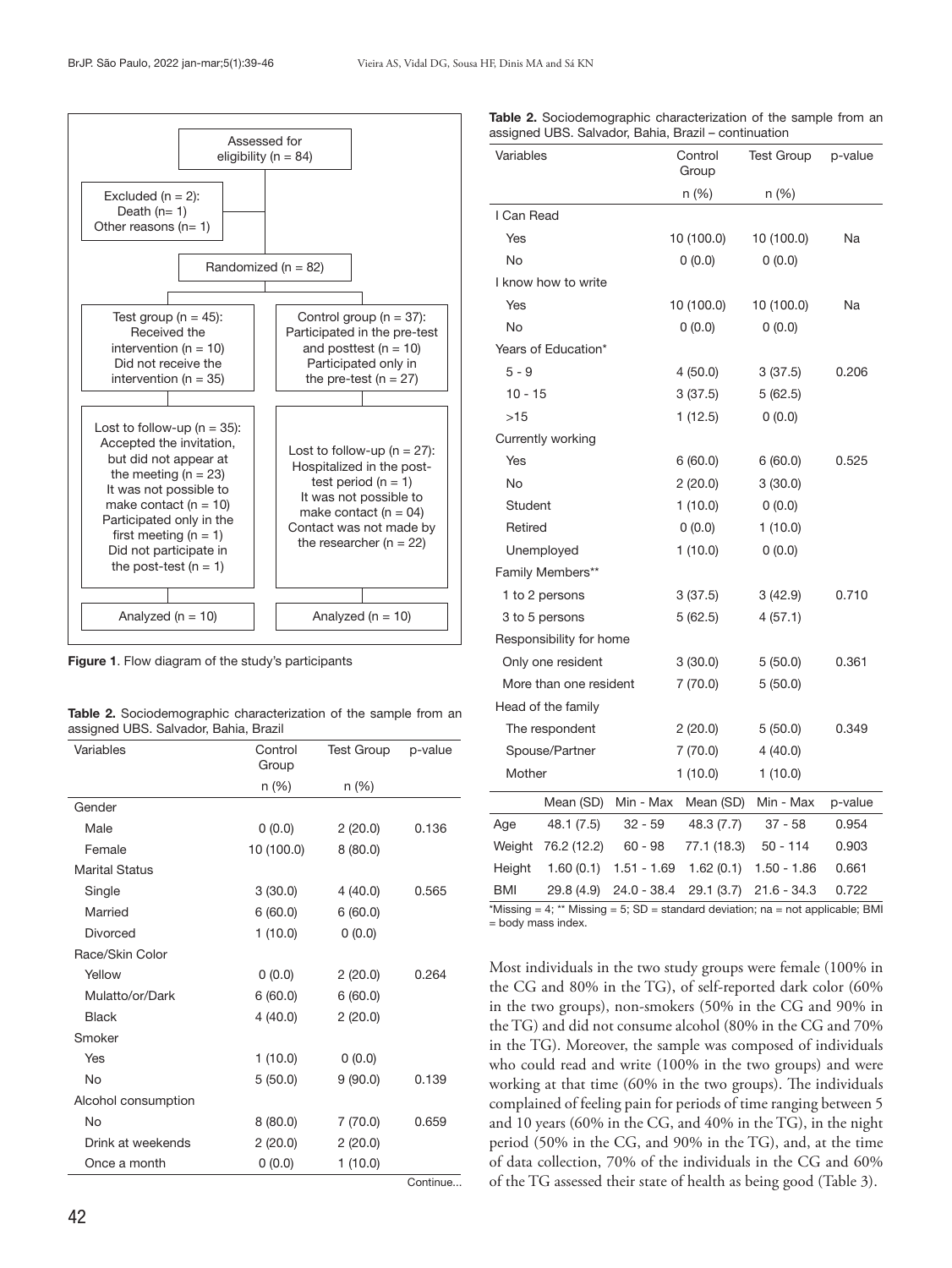Before **After** p-value

1.00 (0.00-2.00) 1.00 (1.00-2.00) 0.034

Median (P25-P75)

| Variables                                            | Control<br>Group | Test<br>Group | p-value |
|------------------------------------------------------|------------------|---------------|---------|
|                                                      | n (%)            | n (%)         |         |
| Diseases diagnosed                                   |                  |               |         |
| Diabetes mellitus                                    | 1(10.0)          | (0.0)         |         |
| Renal disease/heart disease                          | (0.0)            | 1(10.0)       | 0.504   |
| Systolic arterial hypertension                       | 3(30.0)          | 1(10.0)       |         |
| Systolic arterial hypertension/<br>diabetes mellitus | 1(10.0)          | 1(10.0)       |         |
| Uses drugs for disease*                              |                  |               |         |
| Yes                                                  | 5(100)           | 3(75.0)       | 0.236   |
| <b>No</b>                                            | 0(0.0)           | 1(25.0)       |         |
| Time of pain experience (years)                      |                  |               |         |
| < 5                                                  | 3(30.0)          | 4(40.0)       | 0.645   |
| 5 to 10                                              | 6(60.0)          | 4(40.0)       |         |
| >10                                                  | 1(10.0)          | 2(20.0)       |         |
| Is pain related to disease**                         |                  |               |         |
| Yes                                                  | 1(16.7)          | 2(40.0)       | 0.387   |
| <b>No</b>                                            | 5(83.3)          | 3(60.0)       |         |
| Time of day when pain is occurs more frequently      |                  |               |         |
| Morning                                              | 1(10.0)          | 1(10.0)       | 0.162   |
| Night                                                | 5(50.0)          | 9(90.0)       |         |
| Day                                                  | 2(20.0)          | (0.0)         |         |
| At no specific time                                  | 2(20.0)          | 0(0.0)        |         |
| Assessment of health status                          |                  |               |         |
| Excellent                                            | 1(10.0)          | (0.0)         | 0.396   |
| Very good                                            | (0.0)            | 1(10.0)       |         |
| Good                                                 | 7(70.0)          | 6(60.0)       |         |
| Poor                                                 | 1(10.0)          | 3(30.0)       |         |
| Very poor                                            | 1(10.0)          | 0(0.0)        |         |

Table 3. Clinical characterization of the sample from an assigned UBS. Salvador, Bahia, Brazil

Table 4. Intragroup comparison of pain intensity, based on variables of BPI and VAS-P, of the sample from an assigned UBS. Salvador, Bahia, Brazil

> Median (P25-P75)

BPI Control

Categorized Inten-

| sity (zero to 10)                                              |                     |                                      |       |  |
|----------------------------------------------------------------|---------------------|--------------------------------------|-------|--|
| Value that shows<br>much<br>how<br>pain<br>you are feeling now | 4.00 (0.00-7.00)    | 8.00 (5.00-9.00)                     | 0.011 |  |
| Interference of pain<br>in general activity                    | $5.50(1.50 - 8.50)$ | $5.00(0.00-8.25)$                    | 0.646 |  |
| Interference<br>of<br>pain in mood                             | 5.50 (2.25-10.0)    | $5.50(0.00-8.00)$                    | 0.540 |  |
| Interference of pain<br>in ability to walk                     | $3.50(0.00-7.25)$   | $5.00(0.00-8.25)$                    | 0.722 |  |
| Interference<br>of<br>pain in work                             | $5.00(0.75 - 7.25)$ | $5.00(2.25 - 7.25)$                  | 0.758 |  |
| Interference of pain<br>relationships<br>in<br>with others     | 2.50 (0.00-7.50)    | $2.50(0.00-5.50)$                    | 0.574 |  |
| Interference<br>of<br>pain in sleep                            | 7.00 (3.00-9.25)    | $6.00(1.50-10.0)$                    | 0.758 |  |
| Interference<br>of<br>pain in ability<br>to<br>appreciate life | 4.00 (0.00-6.25)    | $1.50(0.00-5.50)$                    | 0.672 |  |
| <b>BPI</b>                                                     | Test                |                                      |       |  |
| Categorized Inten-<br>sity (zero to 10)                        | 1.00 (0.00-2.00)    | $0.00(0.00-1.25)$                    | 0.102 |  |
| Value that shows<br>much<br>pain<br>how<br>you are feeling now | 5.00 (0.00-10.00)   | $2.00(0.00-5.50)$                    | 0.120 |  |
| Interference of pain<br>in general activity                    | 3.50 (0.00-9.25)    | $2.50(0.00-5.25)$                    | 0.341 |  |
| Interference<br>of<br>pain in mood                             | $6.50(0.00-9.75)$   | $0.00(0.00-3.25)$                    | 0.108 |  |
| Interference of pain<br>in ability to walk                     | 4.00 (0.00-8.50)    | $0.50(0.00-5.25)$                    | 0.041 |  |
| Interference<br>of<br>pain in work                             | 7.00 (0.00-10.00)   | $0.00(0.00-9.00)$                    | 0.223 |  |
| Interference of pain<br>relationships<br>in<br>with others     | 4.00 (0.00-7.50)    | $0.00(0.00-1.50)$                    | 0.149 |  |
| Interference<br>οf<br>pain in sleep                            | 7.00 (0.00-9.25)    | 5.50 (0.00-<br>10.00                 | 0.527 |  |
| Interference<br>of<br>pain in ability<br>to<br>appreciate life | $1.00(0.00 - 8.50)$ | $0.00(0.00-5.50)$                    | 0.180 |  |
| VAS-P (0 to 2)                                                 | Control             |                                      |       |  |
|                                                                | $1.00(0.00-2.00)$   | 2.00 (1.00-2.00)                     | 0.034 |  |
|                                                                | Test                |                                      |       |  |
|                                                                |                     | $1.00(0.00-2.00)$ 0.00 $(0.00-1.25)$ | 0.157 |  |

\*Missing =  $11$ ; \*\* Missing = 9; an = not applicable

#### **Effect of the intervention on pain intensity**

Table 4 presents the pain intensity value at the times of assessment and reassessment of the individuals based on the BPI and VAS-P instruments. Regarding the BPI variables, an increase in pain intensity (p=0.034) could be observed in the CG individuals, and they complained of more intense pain at the time of reassessment (p=0.011). Furthermore, on reassessment, the individuals reported that the pain was interfering more intensely in the ability to walk, although this was not shown to be statistically significant. As to the TG, reduction in pain levels and less interference in daily life questions of the individuals were observed, and this was statistically significant in relation to the ability to walk (p=0.041).

Regarding the level of pain intensity, based on the categorized variables of VAS-P presented in median values, it was possible to visualize that the pain became more intense in the CG at the time of reassessment (p=0.034) in an intergroup comparison.

In table 5, the intergroup comparison is presented at the time intervals of assessment and reassessment of the individuals based on the BPI and VAS-P instruments. From the BPI variables it

 $P25 = 25<sup>th</sup>$  Percentile;  $P75 = 75<sup>th</sup>$  Percentile.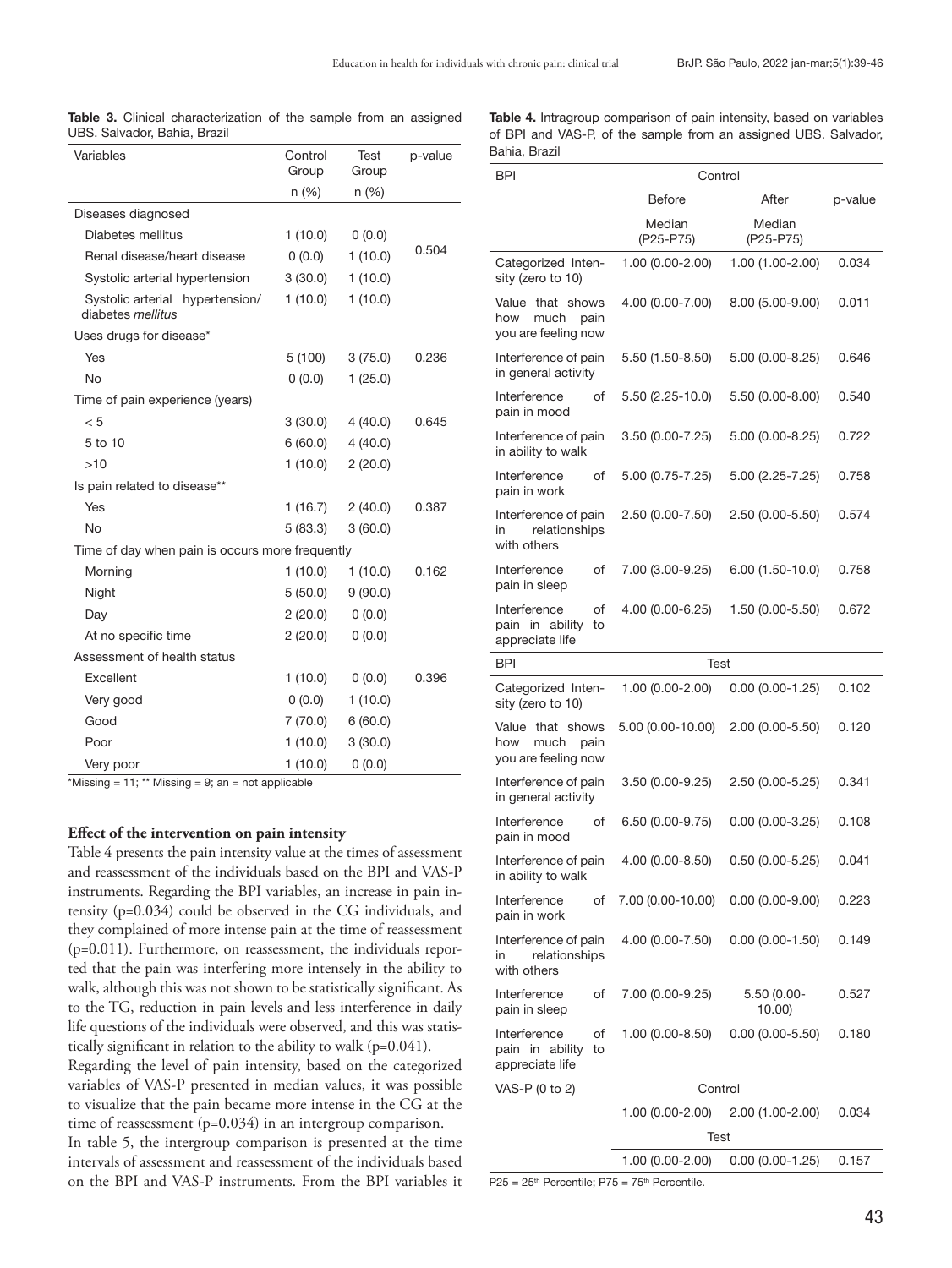| Table 5. Intergroup comparison of pain intensity, based on variables of BPI and VAS-P, of the sample from an assigned UBS. Salvador, Bahia, Brazil |  |  |  |  |
|----------------------------------------------------------------------------------------------------------------------------------------------------|--|--|--|--|
|----------------------------------------------------------------------------------------------------------------------------------------------------|--|--|--|--|

| <b>BPI</b>                                         | <b>Before</b>       |                                      | After                               |                                      |
|----------------------------------------------------|---------------------|--------------------------------------|-------------------------------------|--------------------------------------|
|                                                    | Control             | Test                                 | Control                             | Test                                 |
|                                                    | Median<br>(P25-P75) | Median<br>(P25-P75)                  | Median<br>(P25-P75)                 | Median<br>(P25-P75)                  |
| Categorized Intensity                              | 1.00 (0.00-2.00)    | $1.00(0.00-2.00)$                    | 1.00 (1.00-2.00)                    | $0.00(0.00-1.25)$                    |
| $(zero-10)$                                        |                     | 1.000                                | 0.009                               |                                      |
| Value that shows how much pain you are feeling now | 4.00 (0.00-7.00)    | 5.00 (0.00-10.00)                    | 8.00 (5.00-9.00)                    | $2.00(0.00 - 5.50)$                  |
|                                                    | 0.481               |                                      | 0.007                               |                                      |
| Interference of pain in general activity           |                     | $5.50(1.50-8.50)$ $3.50(0.00-9.25)$  | $5.00(0.00-8.25)$ $2.50(0.00-5.25)$ |                                      |
|                                                    | 0.579               |                                      | 0.481                               |                                      |
| Interference of pain in mood                       |                     | $5.50(2.25-10.0)$ 6.50 (0.00-9.75)   | $5.50(0.00-8.00)$ $0.00(0.00-3.25)$ |                                      |
|                                                    |                     | 0.796                                | 0.218                               |                                      |
| Interference of pain in ability to walk            |                     | $3.50(0.00-7.25)$ $4.00(0.00-8.50)$  | 5.00 (0.00-8.25)                    | $0.50(0.00-5.25)$                    |
|                                                    |                     | 0.912                                | 0.190                               |                                      |
| Interference of pain in work                       |                     | $5.00(0.75-7.25)$ $7.00(0.00-10.00)$ | $5.00(2.25-7.25)$ $0.00(0.00-9.00)$ |                                      |
|                                                    |                     | 0.529                                | 0.579                               |                                      |
| Interference of pain in relationships with others  | $2.50(0.00 - 7.50)$ | 4.00 (0.00-7.50)                     | 2.50 (0.00-5.50)                    | $0.00(0.00-1.50)$                    |
|                                                    | 0.842               |                                      | 0.143                               |                                      |
| Interference of pain in sleep                      |                     | 7.00 (3.00-9.25) 7.00 (0.00-9.25)    |                                     | $6.00(1.50-10.0)$ $5.50(0.00-10.00)$ |
|                                                    | 0.853               |                                      | 0.684                               |                                      |
| Interference of pain in ability to appreciate life |                     | $4.00(0.00-6.25)$ $1.00(0.00-8.50)$  | $1.50(0.00-5.50)$ $0.00(0.00-5.50)$ |                                      |
|                                                    | 1.000               |                                      | 0.912                               |                                      |
| VAS-P (0 to 2)                                     | $1.00(0.00-2.00)$   | 1.00 (0.00-2.00)                     | 2.00 (1.00-2.00)                    | $0.00(0.00-1.25)$                    |
|                                                    |                     | 1.000                                | 0.015                               |                                      |

 $P25 = 25<sup>th</sup>$  Percentile;  $P75 = 75<sup>th</sup>$  Percentile.

was possible to observe that, after the six meetings, individuals in the TG had less intense pain than those in the CG (p=0.009). Moreover, the pain reported at the time was also less intense (p=0.007). In addition, it was observed that pain began to interfere less in all aspects of the lives of the individuals in the TG. As for the level of pain intensity, based on the categorized variables of VAS-P, presented in medians, in an intergroup comparison, it was possible to visualize that, after the intervention, the individuals in the TG had less pain than those in the CG (p=0.015).

## **Effect of the intervention on quality of life**

The effect of the intervention on patients' quality of life was also tested. In the intragroup comparison after the results, it was possible to observe that the individuals in the CG considered their quality of life and health in general to be good, in both time intervals. However, in the TG, the quality of life was considered good, but the health was poor, and showed an improvement in the time interval after the intervention, when the categorized value increased from 1.0 to 1.5, but without statistical significance (p>0.05). Regarding the physical, psychological, social relationships and environmental domains, a discrete worsening was observed in the CG in the physical and environmental domains. In the TG, the physical domain was the only one in which no improvement was observed. However, there was no statistical significance in these analyses (p>0.05).

In the intergroup comparison and after the intervention it was possible to observe a statistically significant difference (p=0.015) between CG and TG in the social relationships' domain only.

# **DISCUSSION**

This study sought to verify the effect of a health education program in individuals suffering from CP using the EducaDor booklet, in which reference is made to the intensity of pain and its repercussions on the participants' quality of life. The results pointed out the efficacy and safety of this light technology, which the health teams could immediately incorporate into the care they provide for people suffering from CP.

The sociodemographic characteristics of the sample showed a predominance of females with a low level of schooling. In the literature, a similar sociodemographic profile has also been found in previous studies<sup>22-24</sup>. The didactic approach adopted in the development of the EducaDor booklet<sup>11</sup> and its validation process<sup>12</sup>, with the participation of those individuals affected by pain, who had a similar profile throughout all the stages of this study, are believed to have been fundamental for achieving the results obtained in the present RCT.

Populations who have received less attention from public policies and who are less educated in health also have a smaller chance of obtaining satisfactory results in different interventions, as shown by study<sup>25</sup>. Therefore, if the effects were relevant for this sample, the belief is that they could be even more significant in people belonging to more favoured social classes, at both the educational and socioeconomic levels.

Pain intensity became worse in the CG, in both the BPI and VAS-P variables. Moreover, in the TG, it was observed that pain began to interfere less in relationships with others. Similar results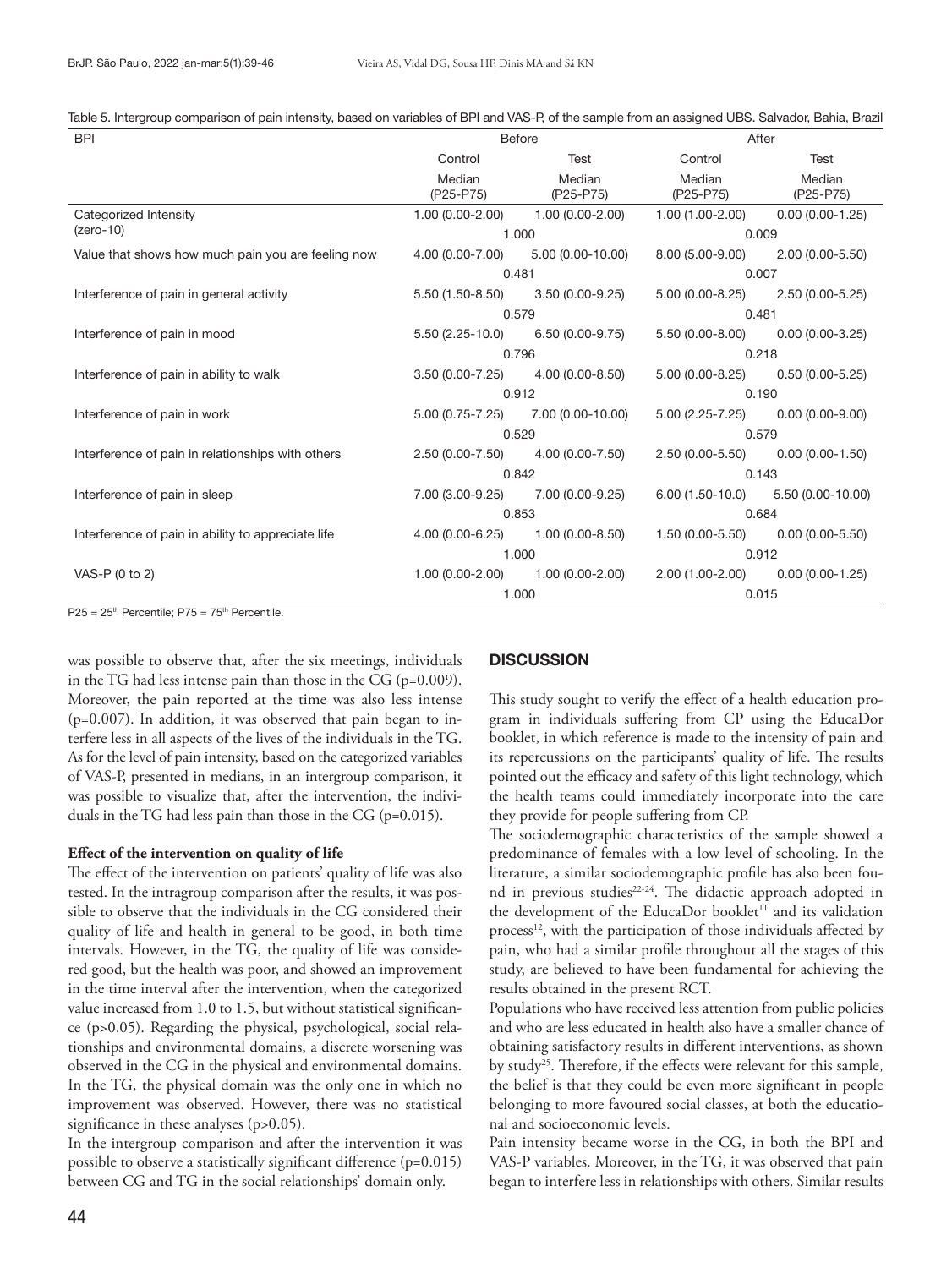were found in studies assessing pain intensity before and after performing activities of education in health directed towards CP patients<sup>26-29</sup>.

Educational actions may develop positive changes in the behavior of individuals, reducing erroneous beliefs and broadening conscious attitudes towards the control of CP disturbances. The relief of symptoms by means of empowerment of the patients suffering from CP leads to hope and optimism that assist in their physical, emotional, and social recovery. As far as the quality of life is concerned, and although a trend towards improvement in the individuals of the TG in the present study was identified, this improvement was not proved from the statistical point of view. Apart from the chronic disease itself, other factors made it difficult for the impact on quality of life to be found relevant, since they involved losses of a personal, financial, and social nature<sup>30</sup>. Previous studies have demonstrated that educational actions have improved the quality of life in CP patients in all the domains, except the physical domain<sup>26-31</sup>. A hypothesis to explain this fact is that difficulties due to physical limitations may lead to social isolation, which was also observed in the present study<sup>32</sup>. Moreover, the time frame of six weeks between the initial and final assessments may have been insufficient to verify changes in the domains of quality of life, with the most perceivable effect being on the intensity of pain.

CP influences daily life and work activities and, consequently, this affects quality of life, because this is related to individual expectations. Therefore, although the design of the present study may have limited the assessment of the EducaDor booklet and its domains, the assessment of quality of life in future studies is recommended. However, without positive prognosis for cure, preventive actions in individuals with CP are fundamental for reducing functional incapacities that may arise from this condition of health and becoming ill<sup>33,34</sup>.

During the data collection period, it was not possible to continue with the follow-up of 62 out of the 82 patients who performed the pre-tests. Notwithstanding the innumerable efforts made by the health teams and researchers, the losses to follow-up were inevitable. Populations with a low educational and socioeconomic level who suffer from CP have greater difficulties to remain in longitudinal studies, as observed in a previous study<sup>26</sup>. These difficulties are probably even greater in residents of communities living with some level of danger, such as those of the present sample, due to being afraid of exposing themselves to this danger.

The low level of adherence to educational activities may have also been associated with the fact that the users of primary care still see attendance by the health service as an individual and curative action, in which drugs are the concrete alternative to meet their needs<sup>35-37</sup>. For the population to perceive the health system from a broader perspective, it's necessary, in the first place, for the professionals to believe in and bank on educational proposals, and these must be well planned and assessed.

The limited sample size prevented from verifying the efficacy of the other outcomes assessed, which suggests that further clinical trials should be developed to test the efficacy of the EducaDor booklet for the control of CP. Professional of primary health care should be trained to incorporate the socio-educational interven-

tions for the control of CP into their care programs/protocols. Regardless of the expressed limitations, the safety and efficacy demonstrated allows to suggest the EducaDor booklet wide application in services that attend to people suffering from CP.

# **CONCLUSION**

This RCT aimed to assess the efficacy and safety of EducaDor booklet in health education of CP patients from primary health care units (UBS). The instruments used were the BPI, the VAS-P and the WHOQoL-bref. CP affects the participants' quality of life and social relationships, and this light technology is recommended for assisting in its control. Through the implementation of a health education program to a sample of 20 participants, it was found that the EducaDor booklet was shown to be effective and safe for the education of patients suffering from CP, by reducing the pain intensity and improving the quality of life. Despite the sample size, which will require further studies to prove the efficacy of the EducaDor booklet, it can be stated that these preliminary results are indicative of the importance to widely apply this kind of approach.

Beyond this main conclusion, another one needs to be highlighted, namely the capability to stabilize the level of pain, not allowing to increase. Moreover, it was clear that the use of light technologies, such as the EducaDor booklet, configures an important tool in adequate planning of the interventions in health, specifically in what related to CP. Although the results do not allow for conclusions about the instrument´s impact on the control of CP in patients, the disclosure of the work design can contribute to similar studies, with adjustments that make data collection feasible. A smaller number of meetings, with condensed information, or carrying out the approaches through home visits, is suggested in future studies.

## ACKNOWLEDGMENTS

This study was developed with the collaboration of an academic research group composed of Renata Santos Cruz (Bahiana School of Medicine and Public Health), Thiago dos Santos Araújo (Bahiana School of Medicine and Public Health), Catharina Pinho Landim de Moura (Bahiana School of Medicine and Public Health) and Abrahão Fontes Baptista (Federal University of the ABC). The authors would like to thank the CP patients in the communities assigned to the UBS of Pituaçu and Parque de Pituaçu, Bahia, Brazil, for their courtesy in participating in the interviews and activities of health education.

# AUTHORS' CONTRIBUTIONS

#### **Ana Shirley Maranhão Vieira**

Data Collection, Conceptualization, Project Management, Research, Methodology, Writing - Preparation of the original, Writing - Review and Editing, Software, Validation, Visualization

## **Diogo Guedes Vidal**

Statistical analysis, Writing - Review and Editing, Validation, Visualization